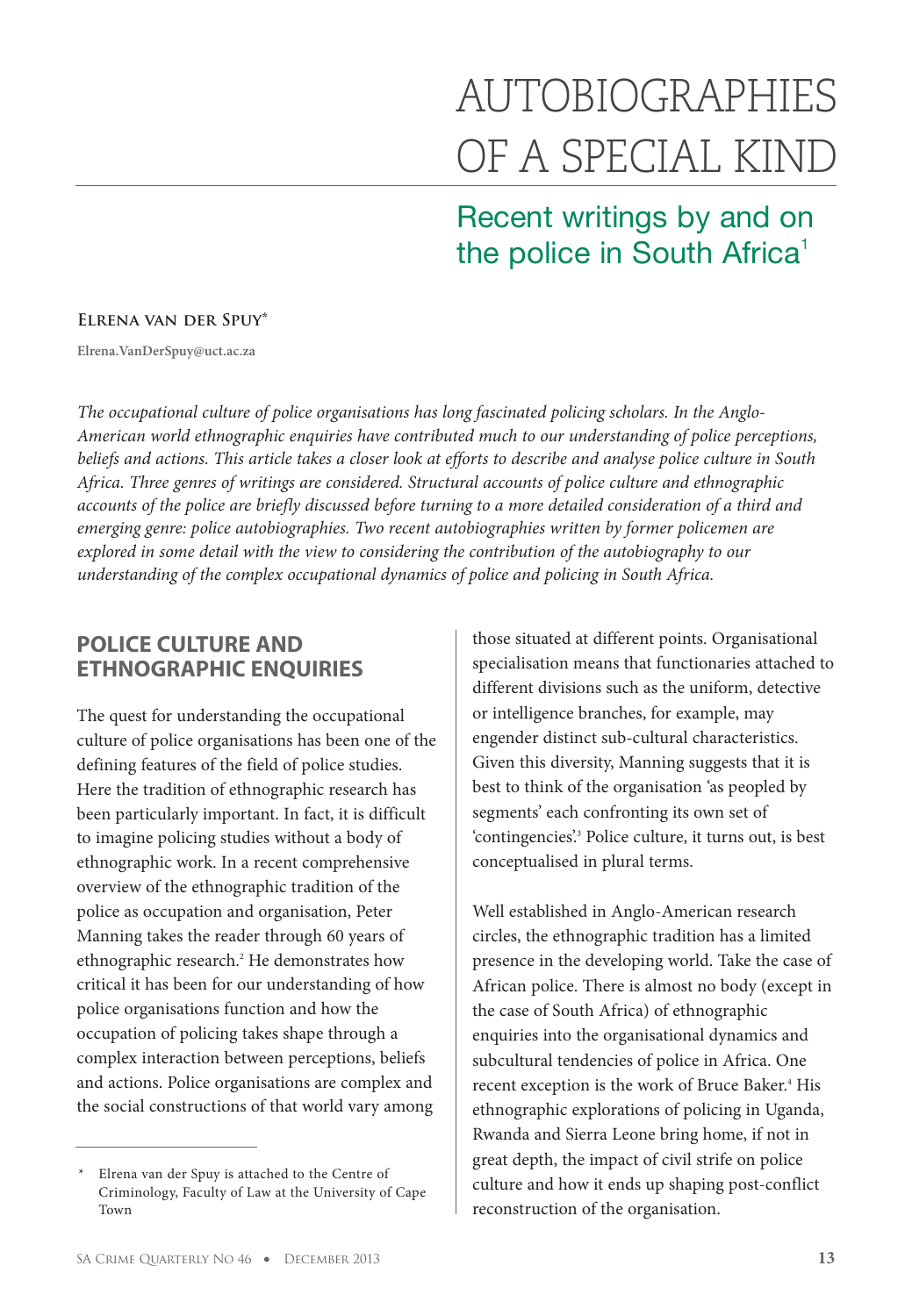## **EXPLORATIONS OF POLICE CULTURE IN SOUTH AFRICA**

Explorations of the occupational dynamics of the police in South Africa have evolved in response to new opportunities for research. Prior to the 1990s, given the restrictions on research into the police (as with regard to prison conditions), those interested in police culture relied on structural analyses of the wider political imperatives that shaped police actions on the ground. Only after 1994 did the space for ethnographic enquiries really open up. In the section below we briefly take stock of structural and ethnographic accounts before focusing on the genre of police autobiography in more detail.

## **Genre 1: Structural accounts in police historiographies**

Structural analyses of the police contributed much to our understanding of the context (sociohistorically, as well as organisationally) within which the police operated. Three such accounts appeared in quick succession just as monumental political changes got underway in the early 1990s. Each in turn emphasised the occupational dynamics associated with the policing of the colony, the policing of the racial state and the policing of counter-insurgency.

In *Black and Blue* John Brewer<sup>5</sup> provided a detailed account of the origins and development of the state police in modern, twentieth century South Africa. Here the emphasis is on the *colonial* origins of the police, designed as a political tool to defend the regime's interests and to control resistance among the subjugated population. Brewer's generic depiction of colonial police is one where the police institution is centralised in structure and paramilitary in orientation. Policecommunity relations are at heart hostile. In the context of public order policing the police rely on coercive tactics to control 'unruly mobs'. Such structural features (centralisation, paramilitarism, partisanship, the routinisation of coercion) shaped police habits of mind.

In *Policing for a New South Africa* Brogden and Shearing<sup>6</sup> explored more closely the cultural aspects of police and policing the racial state. In their analysis an intimate link is drawn between the Afrikaner Nationalist state and the cultural values, habits and practices of the police. Religious doctrine guided the police as they battled the forces of 'communism' in the defence of white Christian civilisation. From such analysis the police rank and file emerges as an integral part of the solidarity project of the racial state. In their ways of thinking and doing, the police embraced a deeply sectarian project defined by the nationalist ideology of their ethnic leaders.

In *Policing South Africa Gavin Cawthra<sup>7</sup> focused* on post-1976 developments in South African politics and their impact on policing strategies. The securitisation of the state further fed the engine of militarism in police thinking and tactics. Covert and auxiliary units – bound by a cult of secrecy – proliferated. The ideological justification of fighting a 'just war' served as a powerful legitimating device for street level operatives to resort to dirty tactics in their quest to contain and silence political opposition. In this context police abuse of power, including torture, became routine.

Structural accounts of the colonial character of policing, the impact of racial politics on the organisation after 1948, and imperatives associated with counter-insurgency go some way to demarcating broad features of the occupational culture of the South African police. However, for those interested in the specifics of the occupational culture – its micro dynamics, if you wish – ethnographic-type explorations reveal, at times, surprising counter-narratives to the standard model sketched above.

## **Genre 2: South African police ethnography in recent years**

Compared to the rest of the continent, ethnographic-type police studies in South Africa are relatively well developed, albeit of recent origin. In this tradition (loosely defined), there are a fair number of book-length and article publications that have appeared in the last decade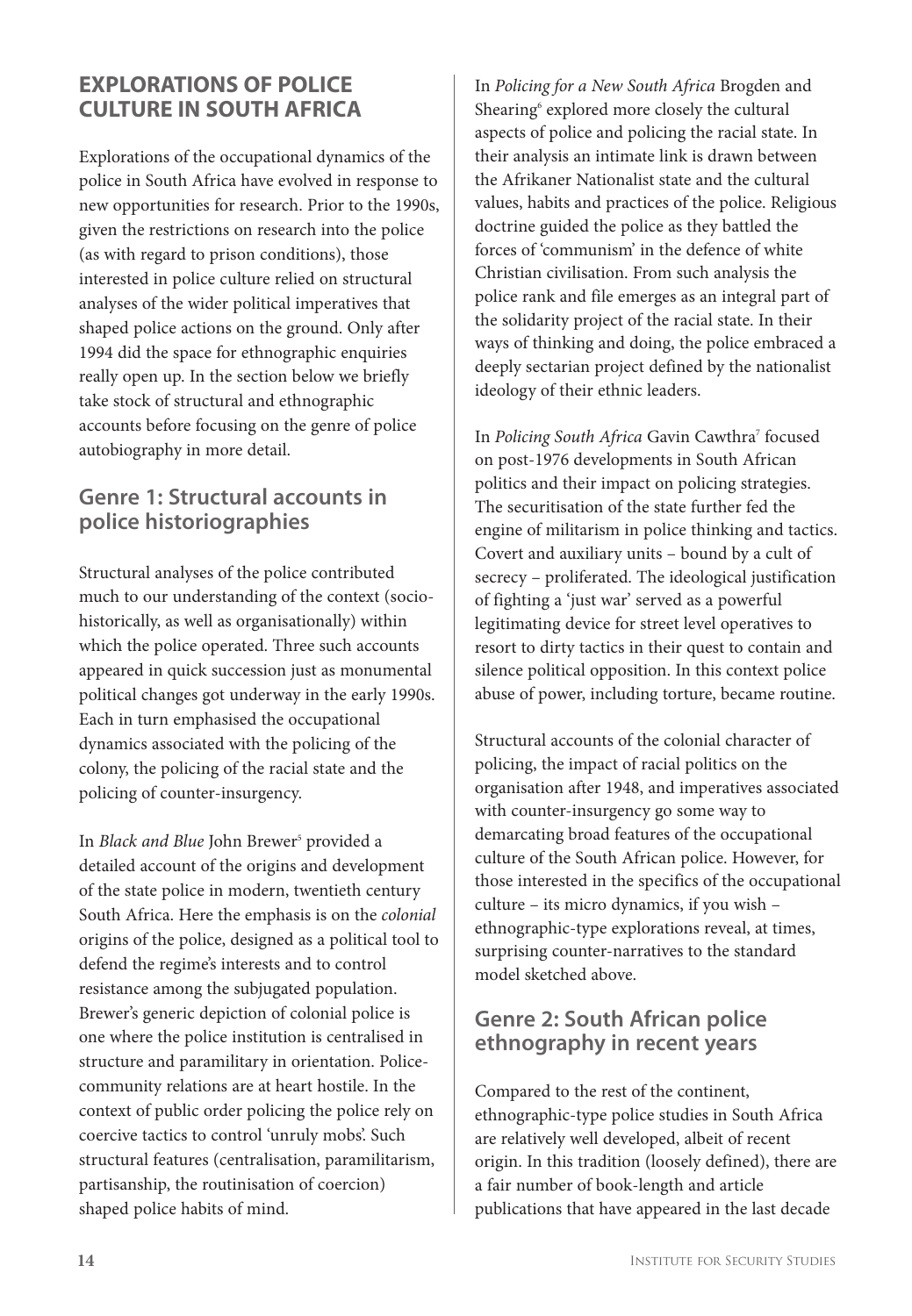or so. While varying in the extent and quality of the ethnographic fieldwork involved, each of these texts lifts some of the veils with which police often disguise what they are actually up to.

So, for example, in *Transforming the Robocops*, Monique Marks explores the impact of radical changes since the early 1990s in the rules regarding the deployment of police in public order situations.<sup>8</sup> She brings to life the perceptions and experiences of public order police personnel (foot soldiers and managers, old guard and newcomers) to a rapidly changing political and organisational environment. For a year, Antony Altbeker followed South Africa's police officers around as they traversed the spaces of urban and rural South Africa.9 In *The Dirty Work of Democracy*, he brings personae and context alive, as a good ethnographer should. He shows us ordinary cops intervening in a multitude of difficult spaces which demand that they be 'tough and uncompromising'.10 A third text is Jonny Steinberg's *Thin Blue*, which focuses on the policing of congested areas of poor urban settlements, where trust in the police is tangential and consent to be policed still needs to be developed.11 What Steinberg brings to life are the creative ways in which the police engage with a hostile environment and how such operational responses reflect the occupational mindset of the police. Lastly, Julia Hornberger's anthropological enquiry into the way in which the police engage with human rights principles and practices in the inner-city policing field of Johannesburg makes a critical contribution to our understanding of how the normative rules associated with human rights are received, twisted, sabotaged and transformed within the everyday operational space occupied by the police.<sup>12</sup>

Each of these works was produced by an academic. There are others, for instance, like Andrew Brown, who produced an engaging account of his time as a police reservist, but claim no academic pretensions, and write solely from a desire to enlighten the public about what years of police work meant to them – or at least to justify themselves in their own and others' eyes.<sup>13</sup> Andrew Faull's compilation of police 'stories' also deserves

mention here, as each of the stories – in raw form – reflects the experiences and views of ordinary police on a wide range of topics.<sup>14</sup>

### **Genre 3: Police autobiographies and police culture**

While ethnographies of a scholarly kind cast indispensable light on police culture, what then of 'insider' autobiographies and memoirs from the belly of the beast? The use of biographies as source material and as suitable objects of enquiry has been the subject of some sociological debate. Liz Stanley, for example, explores the genre of biography and memoirs in knowledge production and engages with them as sources from the point of view of 'facticity', 'veracity' and 'validity'.15 Others have considered the utility of police biographies more specifically.<sup>16</sup> For Howe et al., police autobiographies deserve attention for their glimpse into the workings of police cultures.<sup>17</sup> Others again have warned that that while (auto)biographies routinely assert the aim to 'tell it like it was', these claims are always mediated through historical context, social location, and personal ideology.18 This means of course that for academic purposes police memoirs need to be subjected to critical scrutiny.

The recent South African police biographies of concern differ in terms of style, focus and objective. Not all are autobiographies in the true sense of the word. But all profess to tell a story from the inside of the *actual* work of policing – as opposed to various outsider accounts of a generally condemnatory nature. At least six publications of quite recent vintage deserve mention.

The first four publications are perhaps the least revealing but deserve some minimal attention as they do add information which is not generally public. Thus, for example, there is the work by Pierre Wessels, *Uit Nood Gebore* ('Born out of need').19 Wessels was a senior officer of the Counter-Insurgency and Riot Units of the South African Police (SAP). His book provides an overview of the evolution of these units from the 1970s onwards. Photographs of force deployment in the 'theatre' of counter-insurgency capture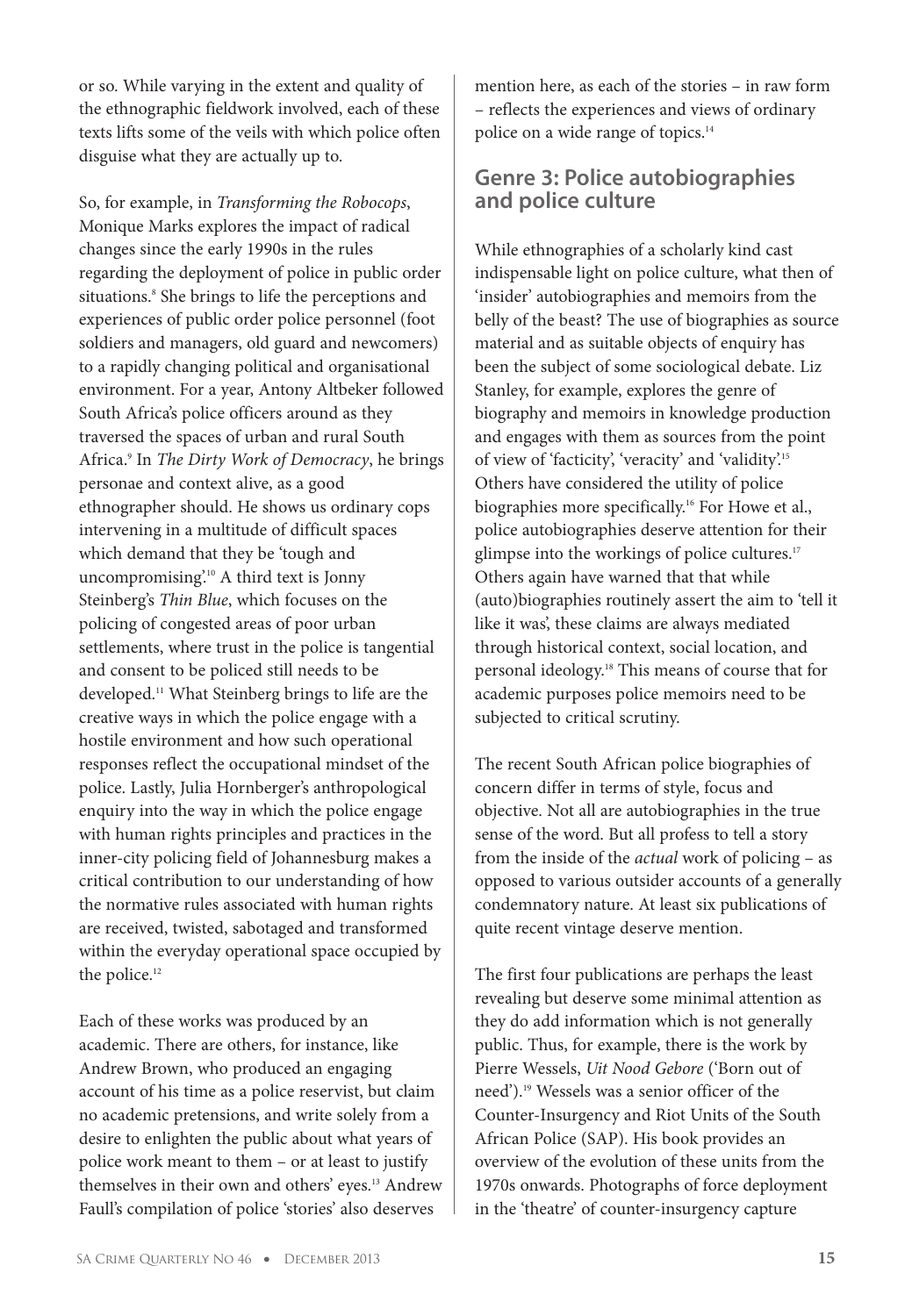unusual police tools such as armoured vehicles and heavy artillery. The story told through these images is one of policeman-as-soldier exposed to the nasty ravages of war on the borders and then inside the country itself. A detailed account is provided of contacts with the 'enemy', of being caught in crossfire, of being led into ambushes, of landmines going off, of endless skirmishes between protagonists and of the many injuries suffered by the police during the post-1976 period of counterinsurgent policing. This is an account written not only by an insider but also from the particularistic vantage point of the insider, partisan, and celebratory of the 'successes' of these units.

A second text published in 1997 comes from a former general of the SAP, Herman Stadler. Titled *The Other Side of the Story: A True Perspective,* it offers a police version of the truth based on 'facts' or, in the words of the author, 'an honest attempt to put things into proper perspective', of policing a revolutionary onslaught aimed at making the country ungovernable.20 Take into account, says Stadler, that between 1976 and 1990 the police had to respond to  $1\,400$  acts of terrorism.<sup>21</sup> The police confronted physical danger day after day. Thousands of police were 'maimed leaving widows and orphans behind' in their attempt to contain the 'monster' that had been created in the 'name of freedom'. <sup>22</sup> In this version of the history, it is the police who are at the receiving end of 'endless intimidation' – through propaganda onslaughts, sabotage and mass mobilisation – part of a strategy, the author claims, to 'discredit' the police and make the country 'ungovernable'.

A third text within this genre is that of a former Commissioner of Police. Johan van der Merwe's autobiography, *Trou tot die Dood toe* ('Loyal unto Death') is an account of how the South African police maintained 'law and order' amid terror and decades of political conflict with the view 'to protect and to serve.<sup>23</sup> Given the author's almost unparalleled access to the innermost secrets of the old SAP, it is a somewhat disappointing work. Nevertheless, it illustrates a recurring mindset among the old guard of the SAP. As such the text, as cultural artefact, reveals a fair amount about the political assumptions and the ideological

viewpoints that shaped a cadre of senior police's views of themselves and their role vis-à-vis the apartheid order.<sup>24</sup> The accounts of both Stadler and Van der Merwe, we need to remember, were compiled at a time when the proceedings of the Truth and Reconciliation Commission were underway. Both accounts reconstruct police history in the shadow of hearings into human rights violations by the security forces.

These three books attempt to put across the case for the old SAP. By and large they are rather dull. The prose is mostly leaden and stereotyped. A very different account of that history comes from a much decorated (but eventually discarded) covert operative, Eugene de Kock. The biography *A Long Night's Damage – Working for the Apartheid State*, written together with Jeremy Gordin, follows De Kock's career within the police from 1968 to 1993.<sup>25</sup> It is a career marked by hands-on counterinsurgency training in the Rhodesian bush. Later, as founder member of the anti-terrorist police unit *Koevoet* 'who became entangled in the madness of Ovamboland', it was his job to 'hunt' terrorists by the hundreds.<sup>26</sup> He did so with considerable conviction and much success. After six years of 'hunting terrorists' he was transferred to the police terrain of Vlakplaas, where he eventually became the commanding officer of the notorious CI covert unit. The confessions of two colleagues about the death squads that operated from the Vlakplaas base changed his fortunes. In May 1994 he was arrested and charged with 129 offences, and in 1996 was sentenced to prison for 212 years. This biography then brings to full circle the rise and decline of a three-times decorated counterinsurgent operator with all the details of the excesses involved in doing the job.

The professional biographies of Van der Merwe (2010) and Stadler (1997) represent the histories of a cadre of senior officers whose later careers were spent in the luxury of their police headquarters' offices. In contrast, the biography of De Kock (1998) presents the murky world of the executioner and the dirty hands of the covert operative, offered, in the end, on the altar of truth and reconciliation in exchange for the amnesty enjoyed by others.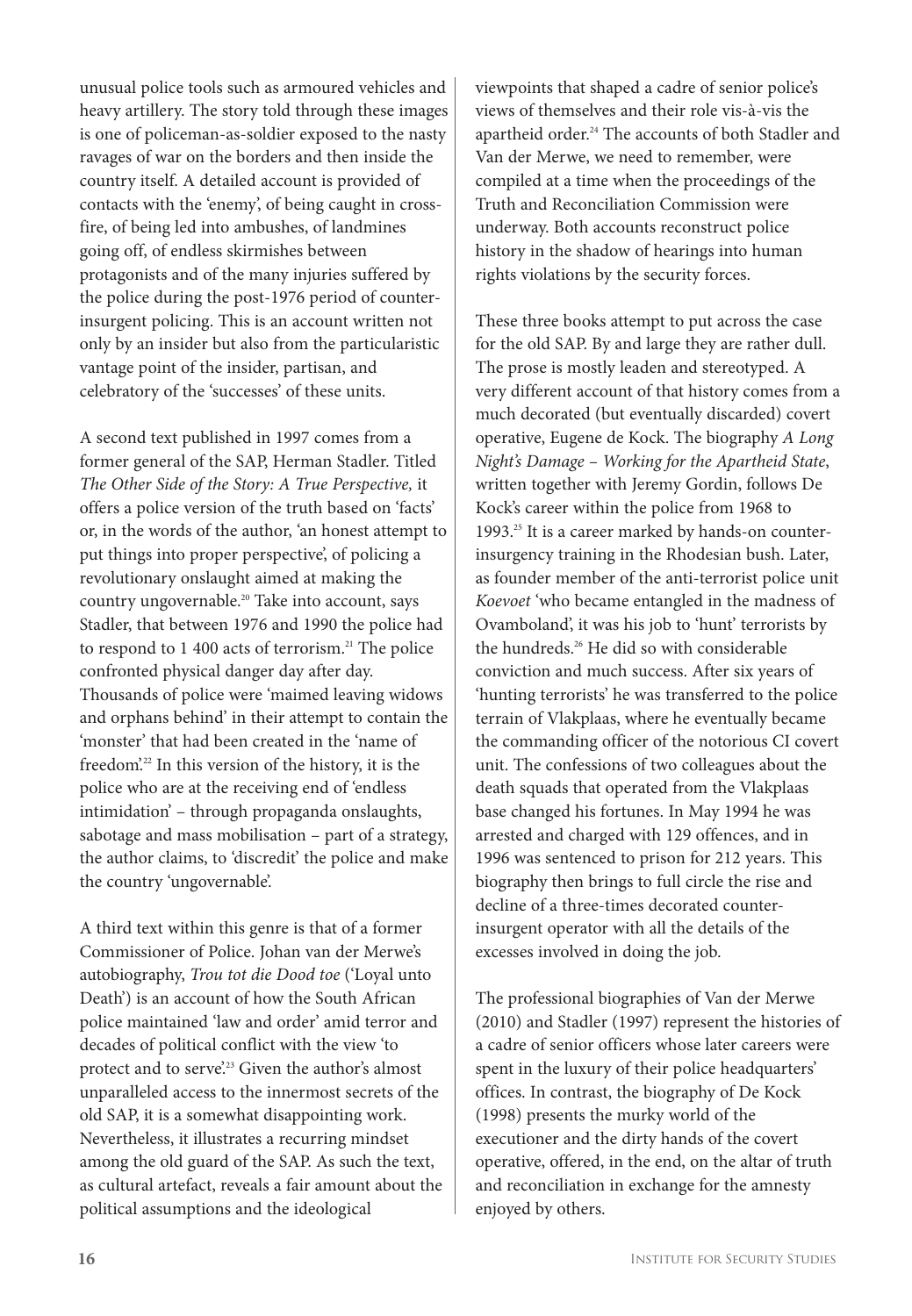#### **TWO RECENT ADDITIONS TO THE GENRE OF SOUTH AFRICAN POLICE AUTOBIOGRAPHIES**

### **A senior detective's life in the old SAP**

In 2012 two further texts written by former policemen, distinct in terms of generational cohort, location within the police organisation and historical period, appeared. The first is General Wouter Grové's rendition of his career as a detective (and member of the security branch) in the SAP.27 The second is Nic Howarth's account of nine years as a sergeant stationed with a riot unit on the East Rand.<sup>28</sup>

In *The Roadmap of a Detective* Grové describes his professional career as a detective over 36 years. The story unfolds, slowly and methodically, over 400 pages.29 On the cover the boyish face of Grové sporting a 1960s hairstyle is superimposed on a detailed map of the former Eastern Transvaal and Natal provinces where he spent much of his career. The language utilised in the biography is an old-fashioned Afrikaans. The tone of the conversation is serious. The story is told in slow and chronological order. The personal milieu that is described is tangibly shaped by the cultural outlook and practices of a poor rural Afrikaner community, from which many members of the old SAP sprang.

Grové left school in Standard 9. In 1961 he underwent basic police training. The latter was characterised by military discipline. There is reference at an early phase of field training to the proverbial *klopjagte* in search of drugs, liquor and guns in Pretoria.30 This exposure to the sins of the city left a deep impression on the rural Grové. His first station deployment was Plessilaer, a black community situated outside Pietermaritzburg, with a few Indian and white families. After a couple of years Grové left Plessilaer with a deep sense of satisfaction in having delivered a service to the dispossessed. It is an observation he takes care to emphasise. Conventional depictions of the overtly political role of apartheid police, he notes, make no reference to ordinary police work that

benefited the subordinates of the racial state. At Plessilaer he developed his 'approach' to policing – a form of community-based policing which entailed establishing contact with community leaders and developing good working relationships. In pursuing the latter he claims to have been ever mindful of local cultural customs. In his account of the social environment in Plessilaer it is the micro politics that is emphasised. There is only passing reference to the wider macro imperatives of apartheid regulations and the police's role in enforcing discriminatory statutes. As a detective responsible for the investigation of crime in an area inhabited by the racial underclass, for Grové at least, it would seem the politics of race took a backseat. In fact, he takes care to describe himself as a professional policeman responsible for the consistent application of criminal law and procedure.<sup>31</sup> This depiction challenges the overtly structural depictions of apartheid police as mere 'storm troopers' of apartheid – a viewpoint which, incidentally, John Brewer himself challenged as too neat to do justice to the ambiguities and ambivalence of policing as it happened on the ground.<sup>32</sup>

Grové's training as a detective and thereafter his rapid move through the ranks of the organisation is discussed in detail. One is left with an impression of an orderly process of upward mobility characteristic of a rule-bound bureaucracy that provided opportunity for further education. In Grové's case he matriculated and went on to complete a number of in-service training courses. Later still, he pursued tertiary qualifications through UNISA. His career trajectory as detective was a rewarding one. Without flourish, and indeed without great style, the subculture of the professional detective is brought to life. Grové portrays a subculture with an entrenched work ethic, deep loyalty to the division, making the most of limited resources, taking pride in thorough investigations, measured by successful convictions in court, and of the resulting job satisfaction. (He also frequently reiterates his firm religious convictions.)

By the mid-1960s Grové's career path as a promising detective was interrupted by a call to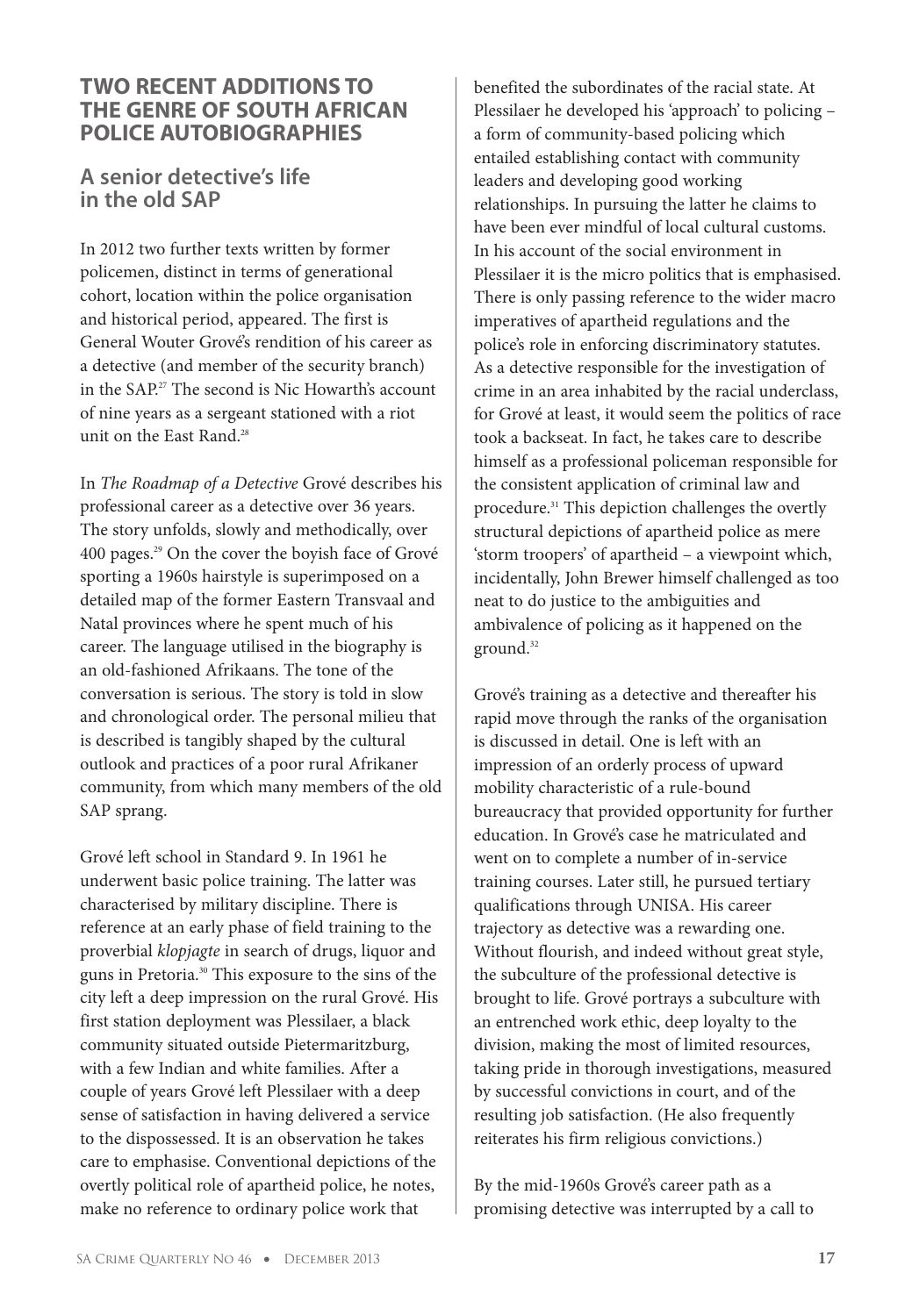'higher' duty. He was drawn into the specialist ranks of the security police and posted to Nkandla as branch commander. From here onwards he became part of what he describes as 'a totally new subculture of the South African Police' with access to the kinds of resources which the detective branch could only dream of.<sup>33</sup> His specialised training exposed him to the SAP's (and indeed the National Party's) interpretation of communist ideology. As a religious man he found communist antipathy toward religious beliefs deeply worrying. As the story unfolds, the 1960s provided opportunities for the security branch to grow exponentially. Grové was posted to Pietermaritzburg. His commanding officer (Hans Dreyer) demanded knowledge about every 'terrorist' in the area.34 In pursuit of this security objective Grové put his own strategy – an early variation on the theme of 'winning hearts and minds' – to work. His objective was to build an informer network through establishing relationships with local tribal authorities.<sup>35</sup> But it was a strategy not necessarily valued by his superiors.

In 1970 Grové was sent to join the SAP's contingent in Rhodesia at Victoria Falls where he worked in close cooperation with Rhodesian security forces. He writes that their operational strategy was the antithesis of his own, as they moved like an occupying force through areas of settlement, kicking down doors and demanding information. In 1972 came a transfer back to Middelburg, Transvaal, as head of the regional Security Branch. A difference of opinion (the nature of which Grové does not disclose) with the new commander led to his re-entry into the detective service. From 1976 onwards as senior detective he oversaw the investigation of serious crime. Monthly inspections at 13 police stations, involving arduous docket analysis, consumed much of his time. Again the image of the police organisation that emerges from these descriptions is of one tightly supervised and operating in a quite rigid bureaucratic fashion.

Finally, Grové's biography also reflects on the dynamics of political transition and the dislocating effects on the organisation. In 1992 he was appointed as national head of Detective Services, overseeing various specialist divisions. It was then

that allegations of dirty tricks involving the Murder and Robbery squads were made public – and he considers the difficulties which he confronted as manager at the time. He reports on the complicated internal process of restructuring – of amalgamation and rationalisation – which had to be managed, and the widespread feelings of insecurity that accompanied it. After a gruelling interview, Grové was re-appointed as head of the detective division. He was quickly confronted by a range of challenges. His plea for investing resources into the detective division went unheeded. The drive towards rationalisation resulted in a flight of specialised policing skills to the private sector. The introduction of a new tier of government and the appointment of provincial commissioners posed further challenges for coordination. But above all deep mistrust between ANC politicians and senior police meant that the old protocols were no longer adhered to. Lateral entrants utilised their direct lines to ANC politicians to bypass old routines, and in this context, as head of the detective division, he was no longer sure of his decision-making role.

Amid the complicated internal processes of restructuring, however, new opportunities for internationalisation and regionalisation opened up. When the regional police body, the Southern African Regional Police Chiefs Cooperation Organisation (SARPPCO), was established, travel into the regional and the wider continent became common. In 1993 Grové successfully presented the South African case for re-entry into Interpol. At the next meeting of Interpol he stood for vice president, but lost with a small margin to an Egyptian colleague. Upon his return to South Africa he – like many of his senior colleagues – opted out of the police force and received a golden handshake. He was relatively young for retirement. Somewhere in the unfolding of a story about his career he states that during 36 years of service he had 'never shot anyone fatally'.<sup>37</sup>

## **A riot cop on the East Rand**

For a sharp contrast in style and substance to Grové's, there is Nick Howarth's autobiographical account as a member of an East Rand 'Riot Squad'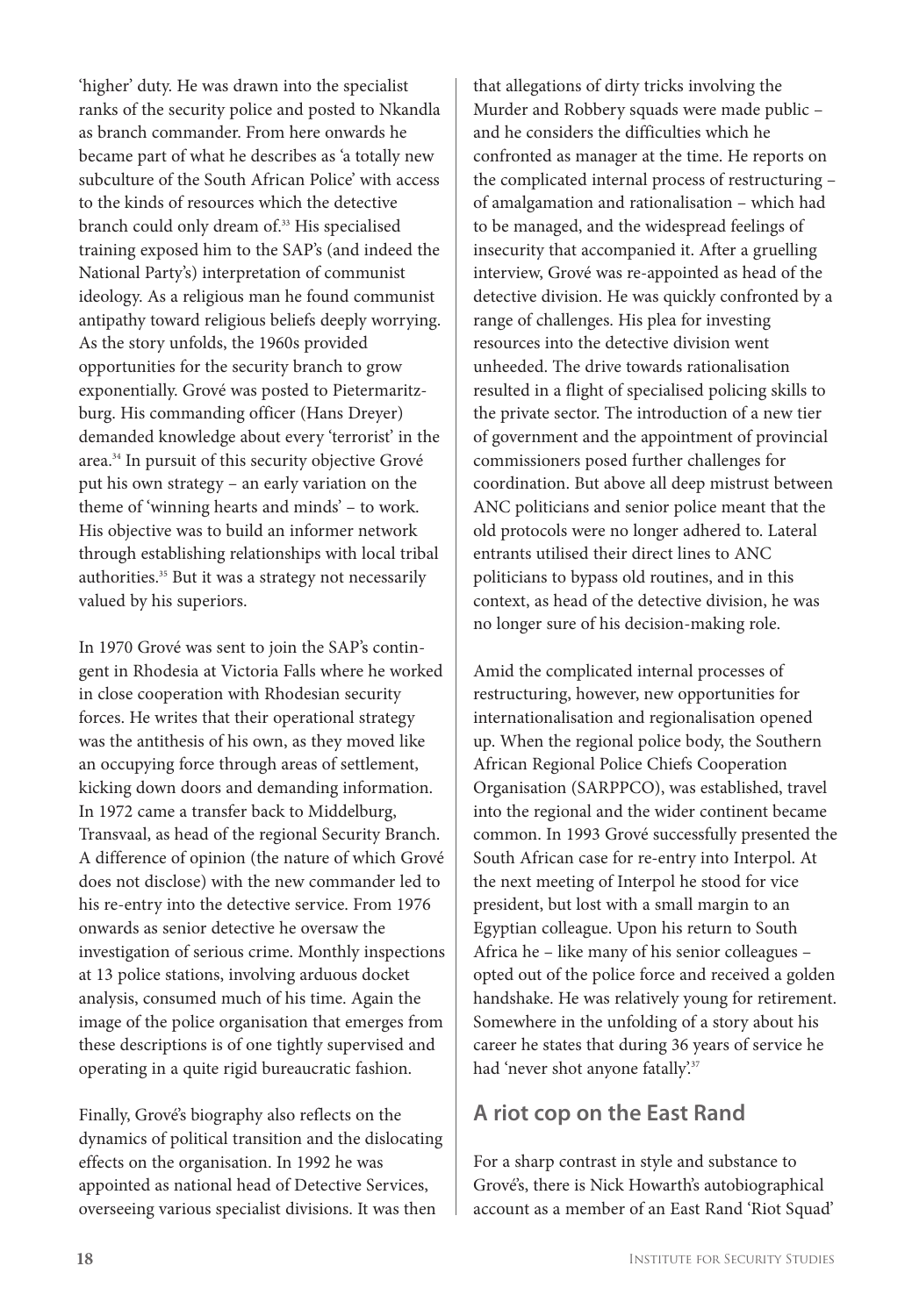unit.38 The professional world of the detective could not be more different than that of Howarth's as riot policeman. Howarth's book comprises a lively account of nine years as a sergeant stationed with a Riot Squad Unit (of some notoriety) in a volatile space (the East Rand), at the high point of political conflict (1986 through to 1994).

For one academic description of the lay of this piece of land we turn to the historians Bonner and Ndima:

Between July 1990 and the first national democratic elections in South Africa in April 1994, the Witwatersrand experienced the most sustained bloodletting in its brief 100 year existence. From July 1990 to April 1992 alone, 1 207 people died and 3 697 suffered injuries in a sequence of attacks, reprisals and counter reprisals between hostel dwellers, squatter populations and township residents. The East Rand was the epicentre of violence in this phase as it was in later ones, accounting for 36.3% of total deaths and 67.6% of total injuries. The preponderance of these occurred in the Katorus region (Kathelong, Thokoza and Vosloorus) of the near East Rand.39

Howarth writes in a lively personal way that none of the other works considered remotely approaches. The author's appeal to a particular audience is direct. This book is written as a tribute to all riot cops 'who left their souls and their sanity in townships in South Africa', to colleagues who died on the East Rand, and to the wives of all riot police. Howarth is vehement in his truth claims: he aims at 'setting the record straight' and 'challenging the propaganda' that discredited the work of the riot units.<sup>40</sup>

As a 17-year-old English-speaking white South African, Howarth landed up joining the SAP in 1986 as an alternative to the military. What is interesting here is that he is an outsider within the culturally hegemonic institution at the time. In the insular Afrikaner-dominated world of basic training, Howarth as a *soutie* was considered 'easy meat', a target for endless harassment. Howarth in fact appears very much as a sceptic within an

organisation where the fit between political ideology and religious belief was not questioned. One afternoon, as an exercise in field training, Howarth and others were thrown into the turmoil of a strike organised by COSATU on the East Rand. They were told to disperse a 300-strong 'mob'. The confrontation was violent, and for Howarth the event was cataclysmic – 'something snapped' and he came out a 'changed man', a 'monster' perhaps.<sup>41</sup> Then he was assigned to elite reaction unit training at Grootvlei police base. The physically demanding six-week course consisted of drill, training in weapons, shooting, grenade attacks and overall survival skills. They were being prepared for war, he comments, by ex-Rhodesian and Angolan veterans. At the end of the training only three out of 47 passed out. As successful trainee, Howarth then joined the East Rand Reaction Unit deployed on the East Rand (at the time generally referred to by the white public as the Riot Squad).

In his account of policing on the East Rand political turmoil is upfront, and the police are locked into daily skirmishes, attacks and counterattacks in the Katorus complex with its mix of hostels and a resident population containing many ANC activists. The conflict is complex and deadly, involving a diverse set of actors (political groupings, trade unions, squatters, township residents, hostels dwellers, militias, security forces). Fatal shootings are daily occurrences. This is a world far removed from the one inhabited by Grové during his 36 years of service. Are the police heroes or villains? This is a question not easily answered. One is struck by Howarth's description of the ever-changing role of the police – at one moment an intervention force for the greater good, at another mere bystanders looking on as the skirmishes between competing militias take its course, then again as provocateurs and active participants in the wider conflict. The rules on the ground are murky at best. Bureaucratic procedures and tight systems of oversight do not define this kind of policing. Improvisation is the name of the game and survival is very much at stake. In the initial phase of deployment, Howarth recalls, he was involved in house penetrations in support of the work of other specialist divisions.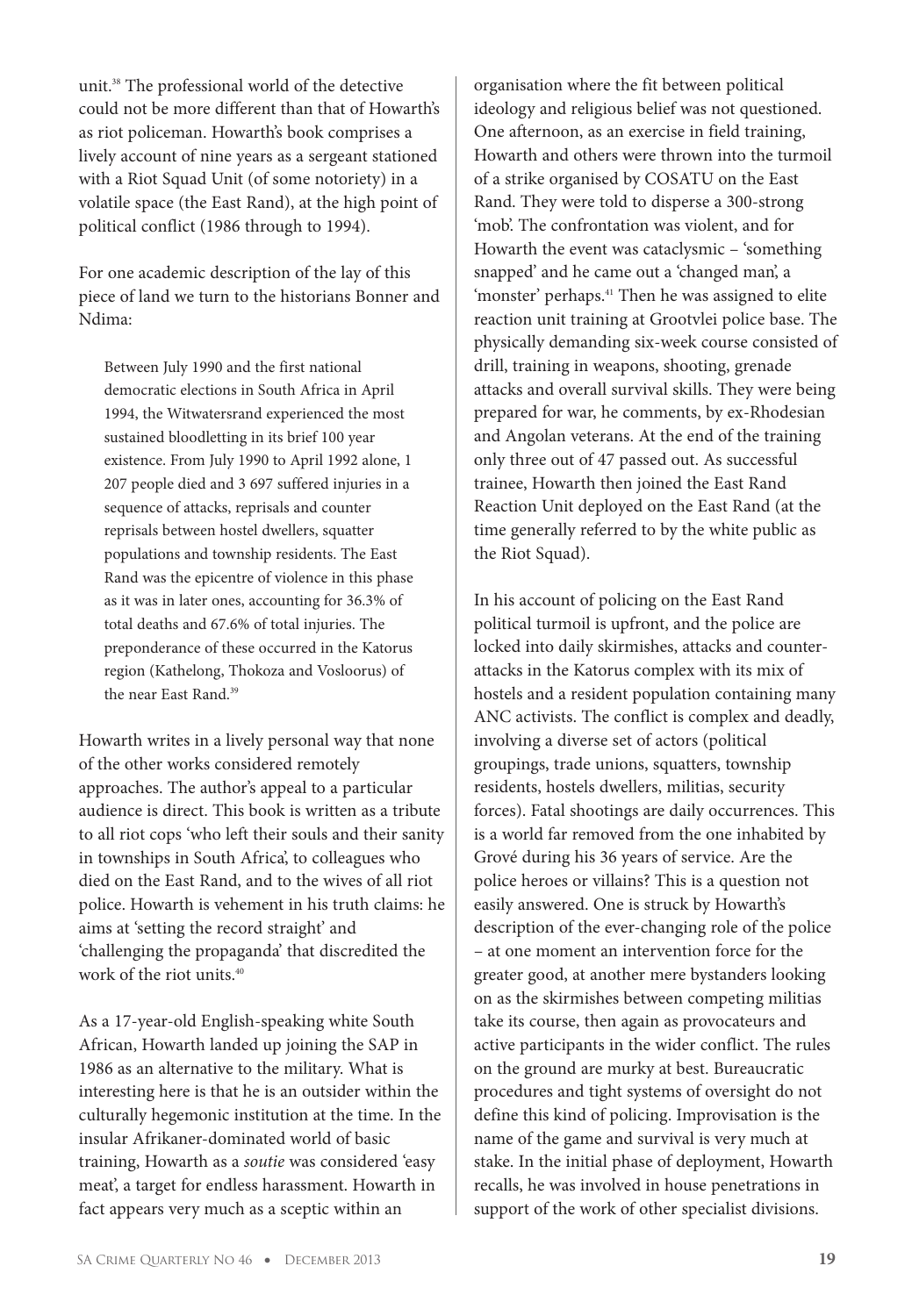Dangerous work at best. During Operation Vula, he elaborates, 15 house penetrations a day were common. The heady mix of adrenalin and fear experienced helped to forge a sacred brotherhood. As warriors operating on the killing field they too developed the illusion of being 'bullet proof', yet injury and death also stalked the security forces.<sup>42</sup>

The unit worked and played equally hard. Off duty, large amounts of alcohol brought relief. Night after night brawls broke out. Of the routinised order of Grové's professional world there was little to be seen. This is an account much closer to that of De Kock, but in contrast Howarth does not emerge as a bad guy, just one whose fortune (or fate) was inserted onto a preexisting stage.

The professional world of which Howarth writes has a tactile presence. There are graphic descriptions of the stench of burnt bodies smelling like 'sweet and sour sosaties'. The memory of a burnt body being picked up, breaking in half, the innards slipping out onto the ground, is sketched in detail. Howarth records how a fellow policeman turns sideways to vomit.<sup>43</sup> Another scene is dragged from memory: of three dogs ripping a body apart on the streets of Kathelong. The reader is not spared the smell of body fluids oozing from the hundreds of corpses which are collected from the frontiers of the urban war. In fact, the subtext is very much one of routine banality and the loss of innocence induced along the way. In this world, which the riot unit on the East Rand inhabited at the tail end of the 1980s, peace accords and political negotiations only had an ephemeral presence. From their vantage point war was the intimate companion of the delicate peace that was being chiselled in the boardrooms of CODESA.

Howarth's account of the policing of the East Rand between 1987 and 1994 is of course neither sober nor impassionate. His depiction of cops being 'piggy-in-the middle' is far removed from the conventional (critical) depictions of security conduct during these times. This attempt at 'setting the record straight' has to contend with long-standing views of apartheid security force complicity in either orchestrating or fomenting

political violence and aiding Inkatha-linked militias. But Howarth's insider account comes at a time where the nature of the violence that accompanied the transition has become the subject of re-interpretation. What is being questioned now is the old, neat distinction between brutal perpetrators (the apartheid state and its security forces in collaboration with Zulu conservatives in Inkatha) and hapless (ANC) victims. Complicity in the turmoil and violence is now more readily recognised. In the words of the historian Gary Kynoch:

… the narrative that casts the ANC as victims of a state orchestrated onslaught versus the Inkatha sell outs who opportunistically sided with the white government (and its security forces) does not accurately capture events on the ground in Thokoza and Kathelong … A more fractured, less partisan picture emerges from the voices of those who survived the township wars.<sup>44</sup>

## **CONCLUSION**

Finally, what contributions do these two autobiographies make to our grasp of the realities of policing under apartheid? Grové and Howarth's biographies bring very different tales from the field of apartheid policing. They suggest forcibly the importance of time and place more generally and organisational location more specifically in the construction of memoirs. There are very few places where the world of the professional detective responsible for the investigation of crime through three decades intersects with the routine realities of the riot cop deployed in a context of urban insurgency. This disjuncture between the professional worlds of Grové and Howarth is a function of many factors: the cult of the personality involved (deeply religious man versus wayward rebel); the distinction between senior officer removed from the action and foot soldier patrolling in Katorus; the differences between two specialised divisions (the detective and public order divisions), and the certainty versus ambivalence of the political spaces they occupied respectively. If Grové's story is pedestrian and mundane, Howarth's is 'remarkable' and full of excesses. If the former captures organisational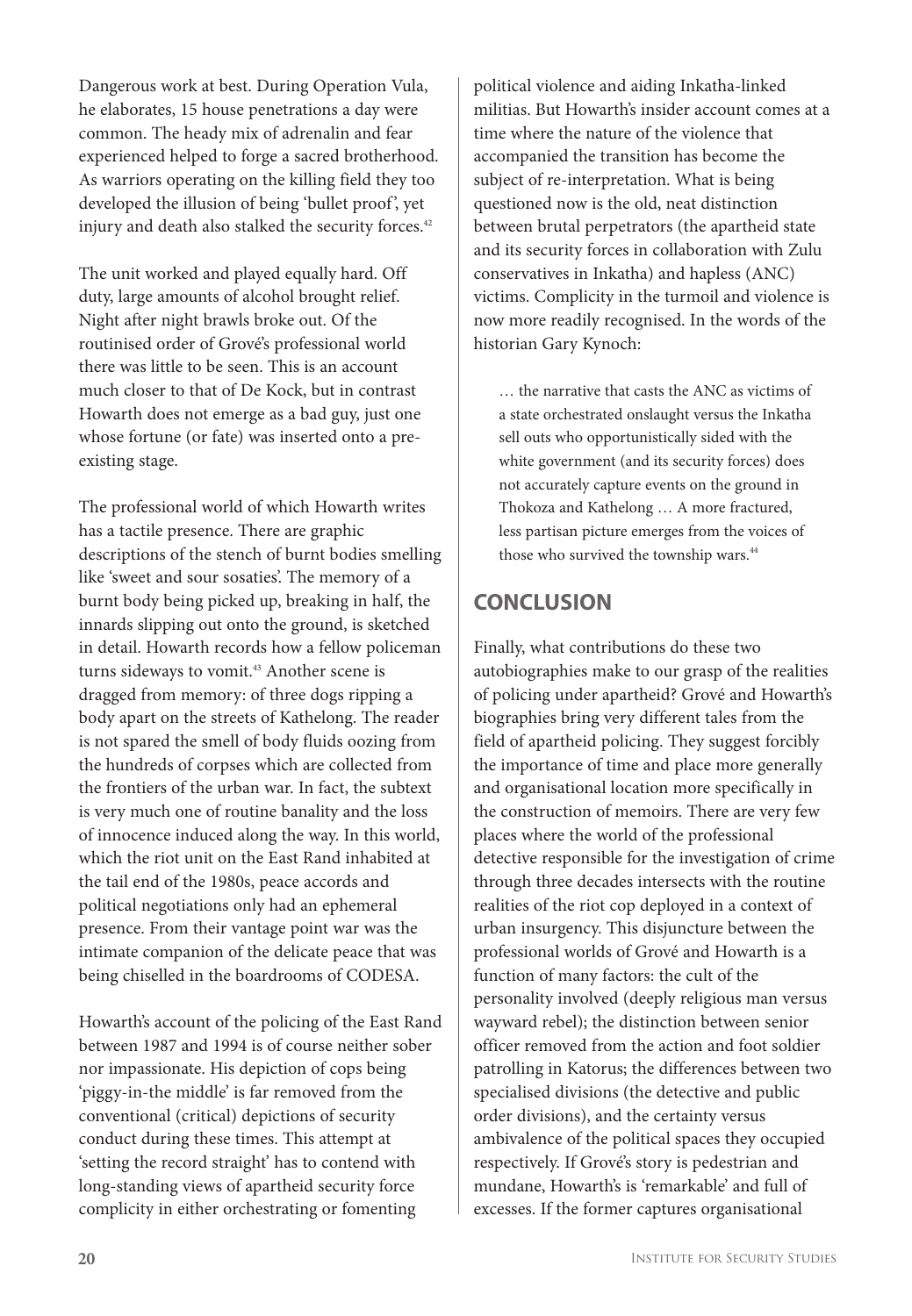stability and moral certainty, the latter in contrast speaks to institutional flux and deep ambiguities.

These two biographies provide rather different views of the same organisation. In a way the two accounts demonstrate what Peter Manning had in mind when he spoke of the occupational culture peopled by 'segments', each with their own 'idiosyncracies'.45 In contrast to structural accounts of police that remind us of the macro dynamics which shaped the institutional mindset, police autobiographies insert human agency into the equation and bring both personalities and micro dynamics to life. From the account of Grové we are reminded that, as under other perverse regimes, honest and/or diligent people went about their work with a certain integrity in an organisation that was partially rule-bound. From the account of Howarth the deadly monotony of war-time policing is described from the perspective of those who inhabited the frontlines on the East Rand in the dying days of white hegemonic rule.

Structural accounts, as John Brewer warned, run the risk of depicting the police as mere 'storm troopers' of the apartheid state. Like ethnographies, autobiographical accounts too have the potential to bring to life the nuances of policing, the ambiguities and compromises forged along the way as reconstructed by those who live to tell their stories. Unlike ethnographies, autobiographies lay no claim to the methodological or analytical strictures of academia. However, as South Africans in search of a textured understanding of our changing police culture, as enacted by human agents in challenging contexts, we would do well to consider the genre of police autobiographies more carefully, even as we try to subject them to critical analysis.

> To comment on this article visit http://www.issafrica.org/sacq.php

#### **NOTES**

1. Thank you to Jeffrey Lever and two anonymous reviewers for their insightful comments on an earlier version of this paper.

- 2. P Manning, Ethnographies of policing, in RK Kane and M Resig (eds), *Oxford Handbook on Police and Policing*, New York: Oxford University Press, forthcoming.
- 3. Ibid.
- 4. B Baker, Conflict and African police culture: the cases of Uganda, Rwanda and Sierra Leone, in M O'Niell, M Marks and A Singh (eds), *Police Occupational Culture: New Debates and Directions*, Oxford: Elsevier, 2007.
- 5. J Brewer, *Black and Blue: Policing in South Africa*, Oxford: Clarendon Press, 1994.
- 6. M Brogden and C Shearing, *Policing for a New South Africa*, London: Routledge, 1993.
- 7. G Cawthra, *Policing South Africa*, Cape Town: David Philip, 1993.
- 8. M Marks, *Transforming the Robocops: Changing Police in South Africa*, Pietermaritzburg: University of KwaZulu-Natal Press, 2005.
- 9. A Altbeker, *The Dirty Work of Democracy: A Year on the Streets with the SAPS*, Cape Town: Jonathan Ball, 2005.
- 10. Altbeker, *The Dirty Work of Democracy*, 88.
- 11. J Steinberg, *Thin Blue: The Unwritten Rules of Policing South Africa*, Cape Town: Jonathan Ball, 2008.
- 12. J Hornberger, *Policing and Human Rights: The Meaning of Violence and Justice in Everyday Policing of Johannesburg*, New York: Routledge, 2011.
- 13. A Brown, *Street Blues: The Experience of a Reluctant Policeman*, Cape Town: Zebra Press, 2008.
- 14. A Faull, *Behind the Badge: The Untold Stories of South Africa's Police Service Members*, Cape Town: Zebra Press, 2010.
- 15. L Stanley, On auto/biography in sociology, *Sociology* 27(1) (1993), 41-52.
- 16. For some examples see: T Cockcroft, Using oral history to investigate police culture, *Qualitative Research* 5, 2010, 365-384; C Fletcher, 'The 250lb man in an alley': police storytelling, *Journal of Organizational Change Management* 9(5) (1996), 36-42; C Fletcher, Listening to narratives: the dynamics of capturing police experience, *International Journal of Listening* 13, 1991, 46-61; M Van Hulst, Storytelling at the police station: the canteen culture revisited, *British Journal of Criminology* 53, 2013, 624-642.
- 17. N Howe, D Wilson and D Kemp, Police disclosures: a critical analysis of some recent police autobiographies, *The Howard Journal* 49(3) (2010), 203-214.
- 18. JA Robinson, Personal narratives reconsidered, *The Journal of American Folklore* 94(371) (1981), 58-85.
- 19. PJ Wessels, *Uit Nood Gebore: Die Voormalige Suid-Afrikaanse Polisie (SAP) se Teen-Insurgensie Eenheid (TIN),* Publiself, 2009.
- 20. H Stadler, *The Other Side of the Story: A True Perspective,* Pretoria: DP Print Press, 1997, 6.
- 21. Stadler, *The Other Side of the Story*, 175.
- 22. Stadler, *The Other Side of the Story*, 181.
- 23. J Van der Merwe, *Trou tot die Dood toe: Die Suid-Afrikaanse Polisiemag*, Dainfern: Praag, 2010, 5.
- 24. This reminds one of the tone and substance of the official history of the South African Police, which appeared during the 75th centenary celebrations of the organisation. See M Dippenaar, *The History of the South African Police*, 1913-1988, Pretoria: South African Police, 1988.